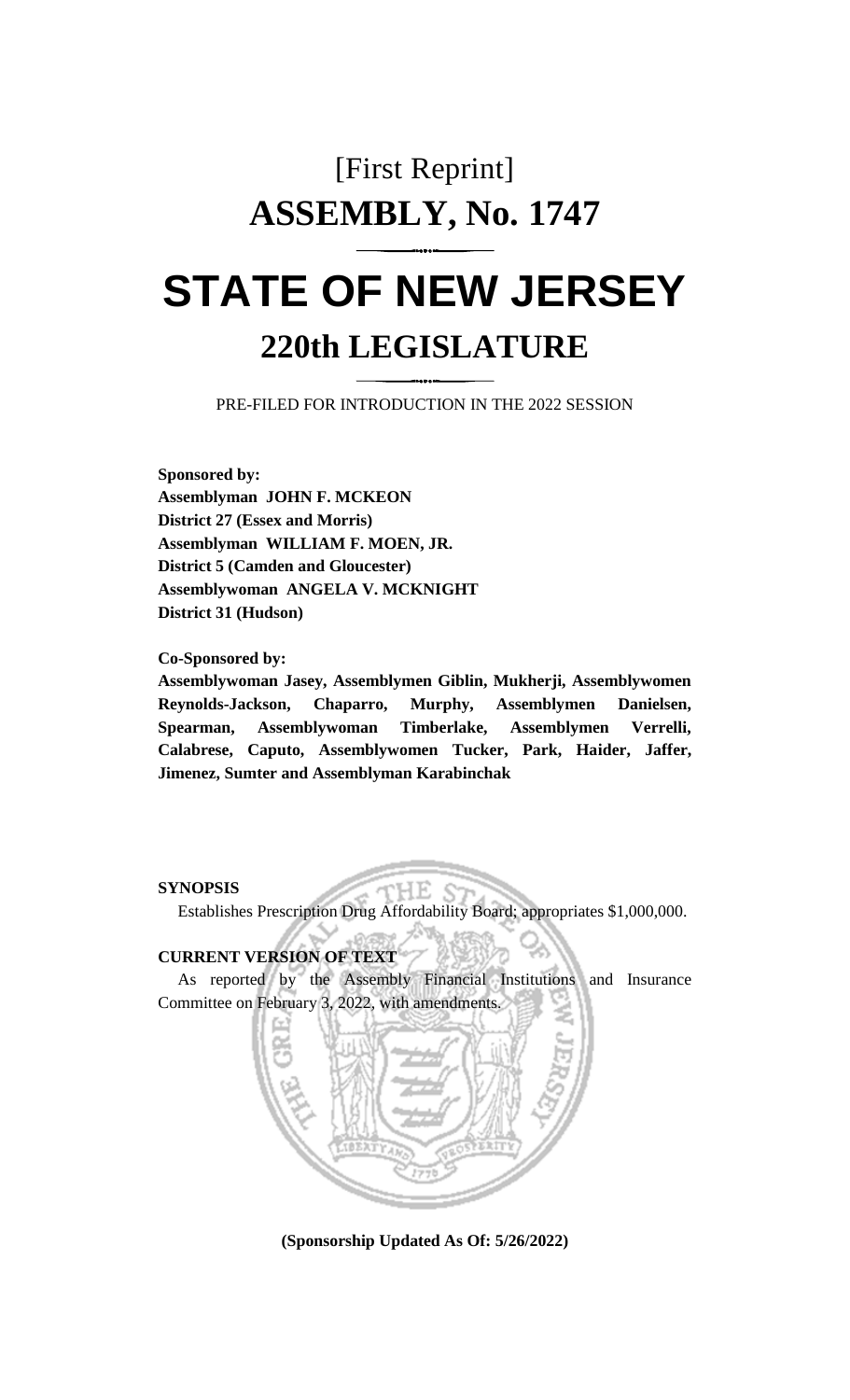$\mathcal{D}$ 

 **AN ACT** concerning pharmaceuticals, supplementing Title 24 of the Revised Statutes, and making an appropriation. **BE IT ENACTED** *by the Senate and General Assembly of the State of New Jersey:* 7 1. As used in this act: "Biological product" means the same as that term is defined in section 1 of P.L.2015, c.130 (C.24:6K-1). 10 <sup>1</sup> <u>Biosimilar</u>" means a drug that is produced or distributed in accordance with an approved biologics license application approved 12 under subsection (k) of section 351 of the Public Health Service Act (42 U.S.C. s.262(k)).**<sup>1</sup>** "Board" means the Prescription Drug Affordability Board established pursuant to section 2 of this act. "Brand name drug" means a drug that is produced or distributed in accordance with an original new drug application approved under 21 U.S.C. s.355(c). "Brand name drug" shall not include an authorized generic drug as defined in 42 C.F.R. s.447.502. "Carrier" means the same as that term is defined in section 2 of P.L.1997, c.192 (C.26:2S-2). "Council" means the Prescription Drug Affordability Stakeholder Council established pursuant to section 3 of this act. "Generic drug" means: a retail drug that is marketed or distributed in accordance with an abbreviated new drug application that is approved under 21 U.S.C. s.355(j); an authorized generic as defined in 42 C.F.R. s.447.502; or a drug that entered the market before 1962 that was not originally marketed under a new drug application. "Health benefits plan" means the same as that term is defined in section 2 of P.L.1997, c.192 (C.26:2S-2). **[** "Interchangeable" means the same as that term is defined in section 1 of P.L.2015, c.130 (C.24:6K-1).**] 1** "Logistics provider" means an entity that receives a prescription drug product from the original or contract manufacturer, warehouses and delivers the prescription drug product at the direction of the manufacturer, and does not purchase, sell, trade, or take title to the prescription drug product. "Manufacturer" means an entity that: engages in the manufacture of a prescription drug product or enters into a lease with another manufacturer to market and distribute a prescription drug product under the entity's own name; and sets or changes the wholesale acquisition cost of the prescription drug product that it manufactures or markets.

**EXPLANATION – Matter enclosed in bold-faced brackets [thus] in the above bill is not enacted and is intended to be omitted in the law.**

**Matter underlined thus is new matter.**

**Matter enclosed in superscript numerals has been adopted as follows:**

**Assembly AFI committee amendments adopted February 3, 2022.**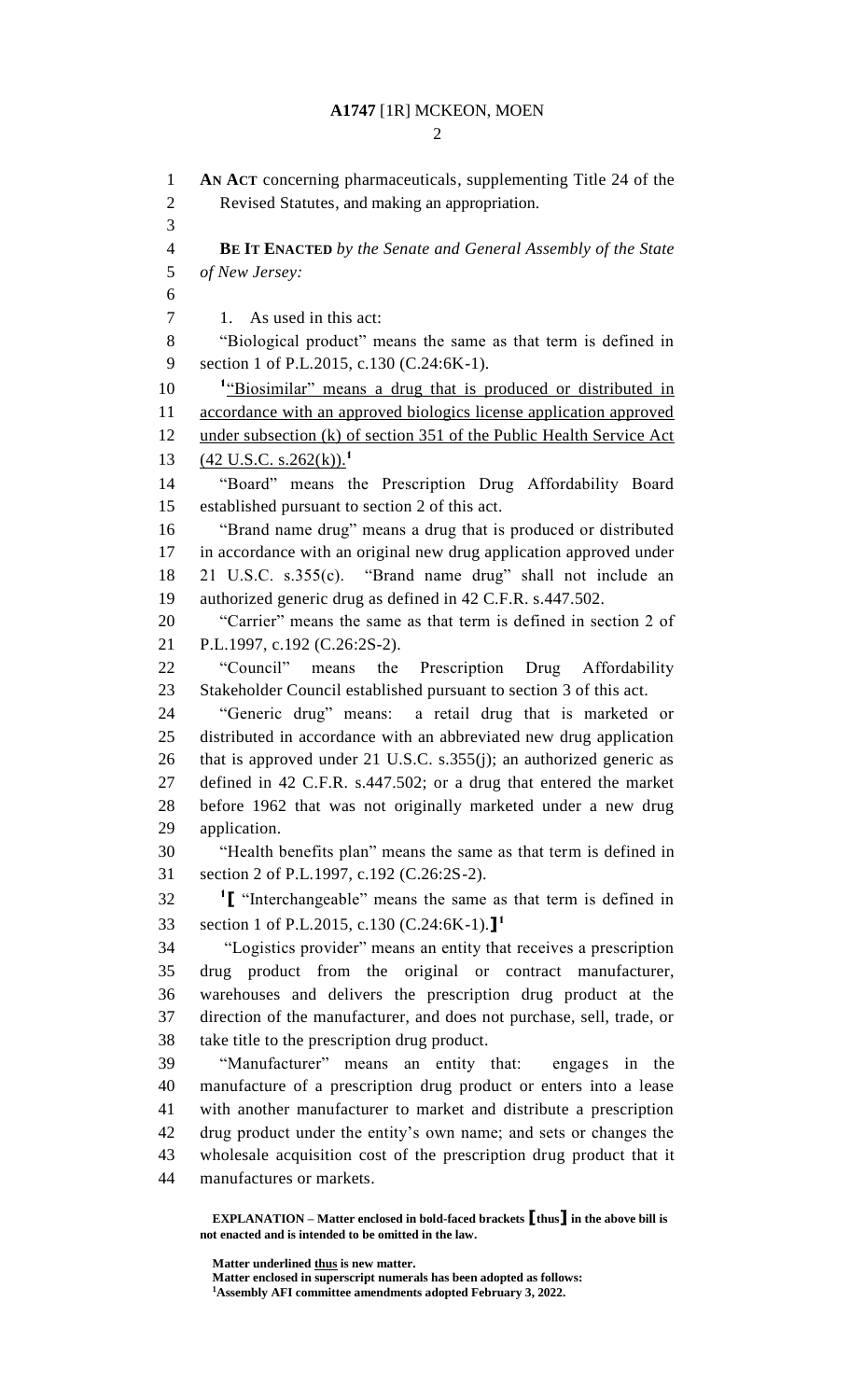"Prescription drug product" means a brand name drug, a generic 2 drug,  $\frac{1}{2}$  or an interchangeable product  $\mathbf{I}^1$ . "Wholesale distributor" means a business registering under P.L.1961, c.52 (C.24:6B-1 et seq.) that is engaged in the wholesale distribution of a prescription drug product. "Wholesale distributor" shall not include a common carrier, or an employee thereof, whose possession of a prescription drug product is in the usual course of the common carrier's or employee's business or employment, and shall not include a logistics provider or an employee thereof. 2. a. The Prescription Drug Affordability Board is established in, but not of, the Department of Law and Public Safety. Notwithstanding the foregoing, the board shall be independent of any supervision or control by the department or by any agency, board, office, or individual within the department. b. It shall be the duty of the board to protect New Jersey residents, State and local governments, health benefits plans, health care providers, licensed pharmacies, and other stakeholders within the State health care system from the high costs of prescription drug products. c. (1) The board shall comprise five public members and three alternate public members, who shall participate in board deliberations in any case in which a public member is recused. (a) The five public members of the board shall be appointed as follows: one member by the Governor; one member by the President of the Senate; one member by the Speaker of the General Assembly; one member by the Attorney General; and one member jointly by the President of the Senate and the Speaker of the General Assembly, which member shall serve as chair of the board. (b) The three alternate public members of the board shall be appointed as follows: one member by the Governor; one member by the President of the Senate; and one member by the Speaker of the General Assembly. (2) Each public member and alternate public member of the board shall have expertise in health care economics or clinical medicine. (3) No public member **<sup>1</sup>** or alternate public member**<sup>1</sup>** of the board may be an employee of, a board member of, or a consultant to, a manufacturer, pharmacy benefits manager, health benefits plan carrier, or wholesale distributor or related trade association. **<sup>1</sup> [**No alternate public member of the board may be an employee of, a board member of, or a consultant to, a health benefits plan carrier or a wholesale distributor or related trade association.**] 1** (4) An individual appointed to the board as a public member or an alternate public member shall disclose, at the time of appointment, any conflict of interest, including whether the individual has an association, including a financial or personal association, that has the potential to bias or has the appearance of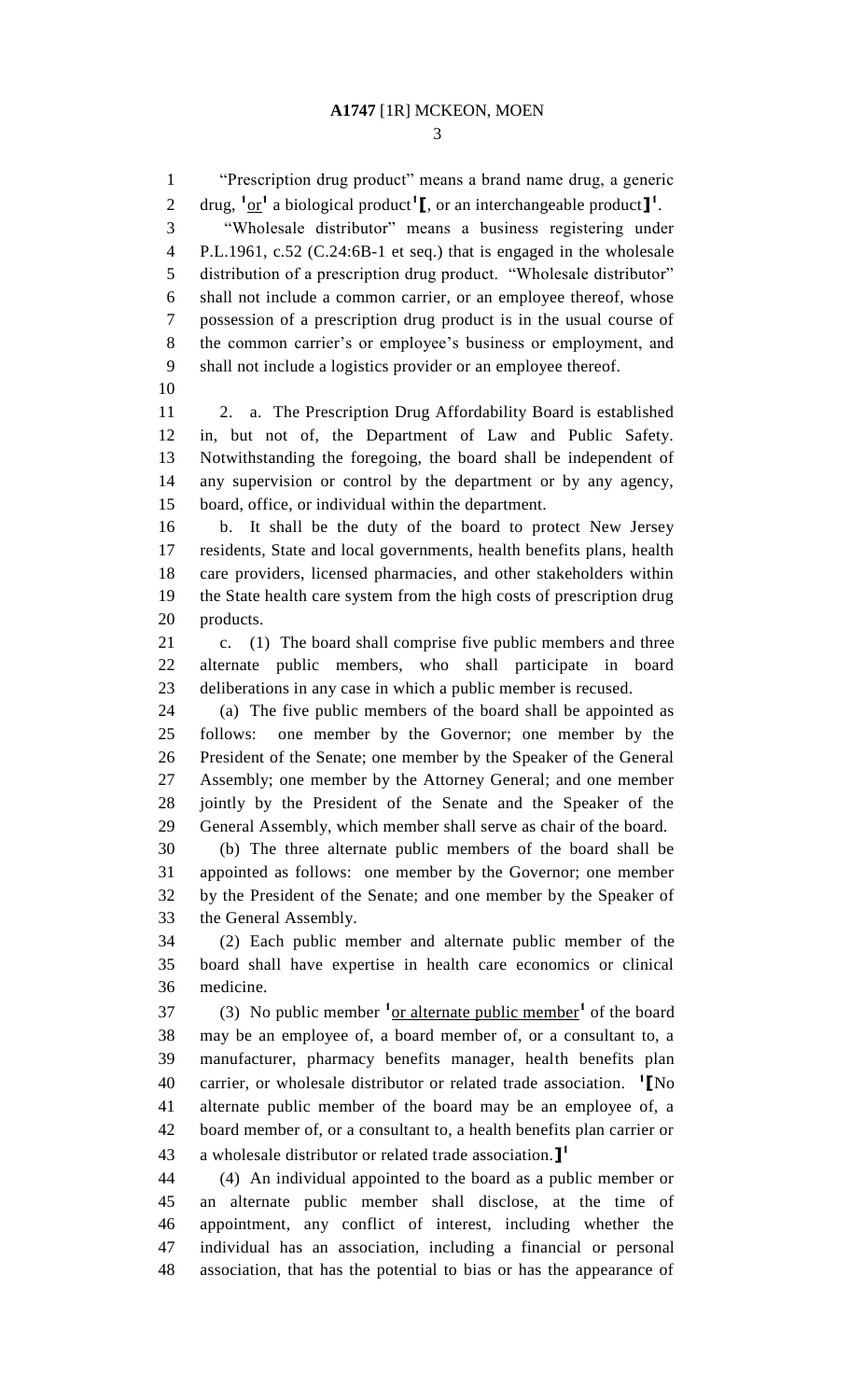biasing the individual's decision in matters related to the board or

the conduct of the board's activities.

 (5) To the extent practicable and consistent with State and federal law, the membership of the board shall reflect the racial, ethnic, and gender diversity of the State. d. Public members and alternate public members of the board shall serve for a term of five years, except that, of the public members first appointed, one shall serve a term of three years, two shall serve a term of four years, and two shall serve a term of five years. Public members and alternate public members shall be eligible for reappointment to the board. Vacancies in the membership shall be filled in the same manner as provided for the original appointment, and members shall serve until a successor has been appointed. e. The chair of the board shall hire an executive director, general counsel, and staff. Every five years, the chair shall develop a five-year budget and staffing plan and submit it to the board for approval. The executive director, general counsel, and staff of the

 board shall receive a salary as provided in the budget of the board. Public and alternate public members of the board shall be entitled to such compensation as may be approved under the State budget, and shall be entitled to reimbursement for expenses reasonably incurred in the performance of their official duties.

 f. The board shall meet in open session at least once every six weeks, provided that the chair shall have the authority to postpone or cancel any required meeting. Three members shall constitute a quorum for the purposes of conducting official board business.

 (1) The following board actions shall be undertaken in open session:

(a) the study required under section 5 of this act;

 (b) deliberations as to whether to subject a prescription drug product to a cost review pursuant to section 7 of this act;

 (c) any vote on whether to establish an upper payment limit on purchases and payor reimbursements of prescription drug products in the State or to authorize and develop requirements for the importation of prescription drug products from other countries; and

(d) any enforcement, regulatory, or other decision by the board.

 (2) The board may meet in closed session to discuss trade secrets or confidential and proprietary data and information, as described in section 8 of this act.

 (3) The board shall provide public notice of each board meeting at least two weeks in advance of the meeting. Materials for each board meeting shall be made available to the public at least seven calendar days in advance of the meeting.

 (4) The board shall provide an opportunity for public comment at each open meeting of the board.

 (5) The board shall provide the public with the opportunity to provide written comments on pending decisions of the board.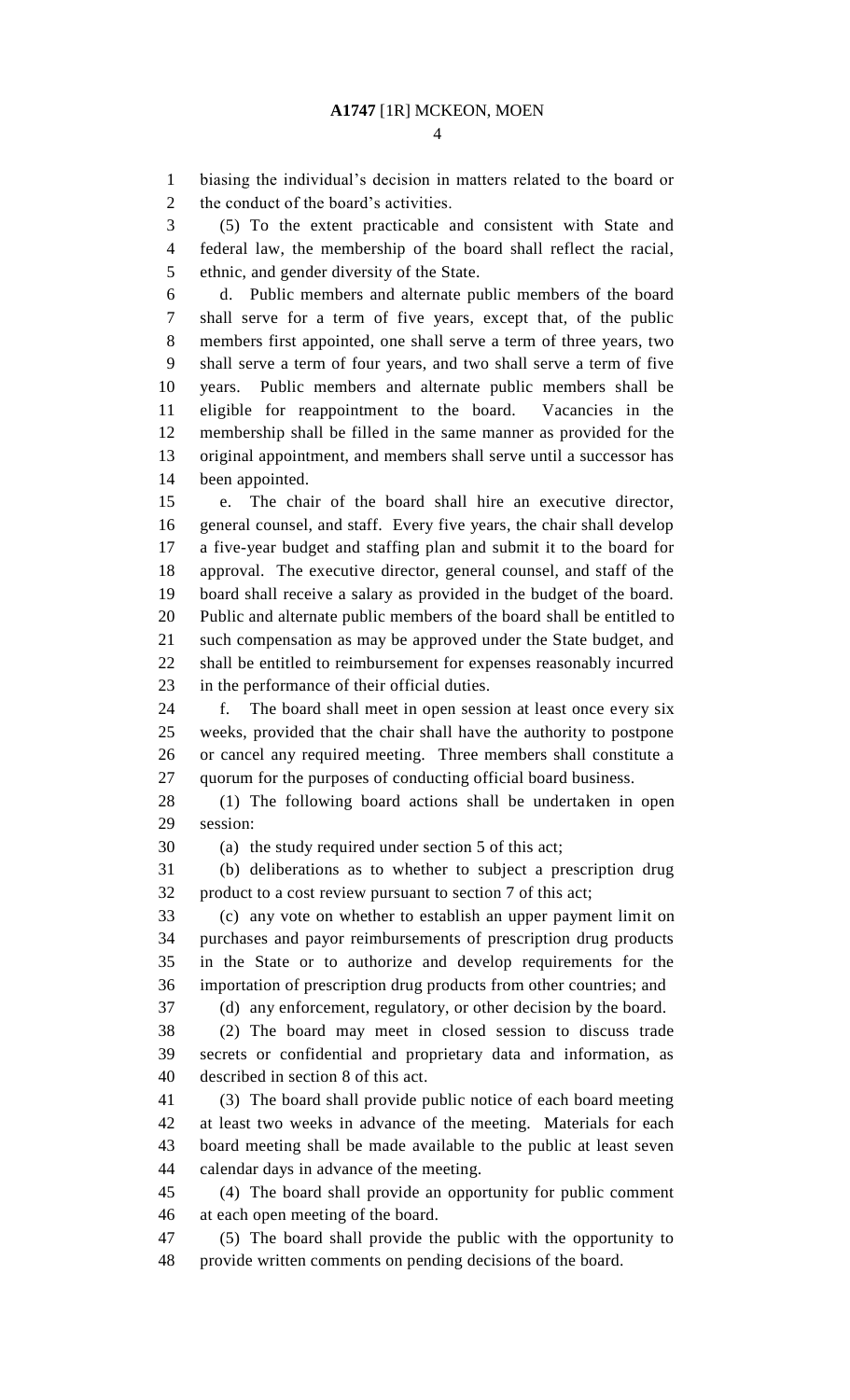(6) The board may allow expert testimony at board meetings, including when the board meets in closed session.

 (7) To the extent practicable, the board shall access pricing information for prescription drug products by:

 (a) entering into a memorandum of understanding with another state to which manufacturers already report pricing information; and

(b) accessing other available pricing information.

 (8) (a) Public members of the board shall recuse themselves from decisions related to a prescription drug product if the member, or an immediate family member of the member, has received or could receive any of the following:

 (i) a direct financial benefit of any amount deriving from the result or finding of a study or determination by or for the board; or

 (ii) a financial benefit from any person that owns, manufactures, or provides prescription drug products, services, or items to be studied by the board that, in the aggregate, exceeds \$500 per year.

 (b) For the purposes of subparagraph (a) of this paragraph, a financial benefit includes honoraria, fees, stock, the value of the member's or immediate family member's stock holdings, and any direct financial benefit deriving from the finding of a review conducted under this act.

 (c) An alternate public member shall serve in the place of a recused public member, provided the alternate public member or an immediate family member of the alternate public member has not received, and could not receive, any financial benefit for which recusal is required pursuant to subparagraph (a) of this paragraph.

 g. In addition to the other powers set forth in this act, the board may:

 (1) conduct hearings concerning possible violations of this act and determine appropriate penalties or other remedies to be assessed against individuals in violation of the requirements of this act;

 (2) refer non-compliance matters to the Attorney General, who may pursue appropriate legal remedies; and

 (3) enter into a contract with a qualified, independent third party for any service necessary to carry out the powers and duties of the board. Unless permission is granted by the board, a third party hired by the board pursuant to this paragraph shall not release, publish, or otherwise use any information to which the third party has access under its contract.

 h. Public members, alternate public members, staff, and third party contractors of the board shall not accept any gift or donation of services or property that indicates a potential conflict of interest or has the appearance of biasing the work of the board.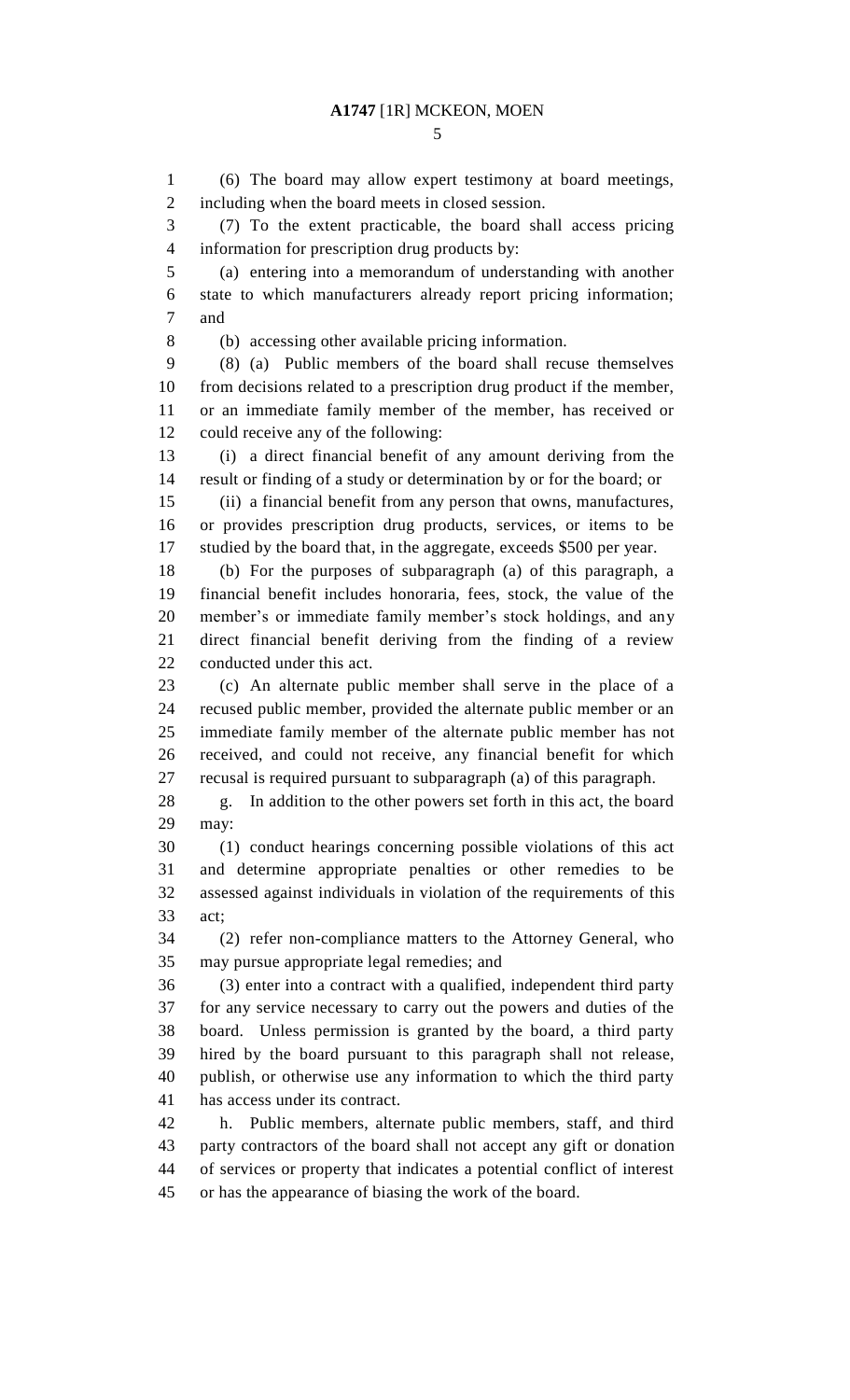3. a. The Prescription Drug Affordability Stakeholder Council is established in, but not of, the Prescription Drug Affordability Board.

 b. It shall be the duty of the council to provide stakeholder input to assist the board in making decisions as required under this act.

 c. The council shall comprise 27 members, to be appointed as follows:

 (1) The Speaker of the General Assembly shall appoint nine members, including: (a) one representative of generic drug corporations; (b) one representative of nonprofit health benefits plan carriers; (c) one representative of a Statewide health care advocacy coalition; (d) one representative of a Statewide advocacy organization for seniors; (e) one representative of a Statewide organization for diverse communities; (f) one representative of a labor union; (g) one health services researcher specializing in prescription drugs; and (h) two public members;

 (2) The President of the Senate shall appoint nine members, including: (a) one representative of brand name drug corporations; (b) one representative of physicians; (c) one representative of nurses; (d) one representative of hospitals; (e) one representative of dentists; (f) one representative of health benefits plan carriers; (g) one representative of the Office of Budget and Management in the Department of the Treasury; (h) one clinical researcher; and (i) one public member; and

 (3) The Governor shall appoint nine members, including: (a) one representative of brand name drug corporations; (b) one representative of generic drug corporations; (c) one representative of biotechnology companies; (d) one representative of for profit health benefits plan carriers; (e) one representative of employers; (f) one representative of pharmacy benefits managers; (g) one representative of pharmacists; (h) one pharmacologist; and (i) one public member.

 d. (1) The membership of the council shall collectively have knowledge of:

(a) the pharmaceutical business model;

(b) supply chain business models;

(c) the practice of medicine and clinical training;

(d) consumer and patient perspectives;

(e) health care cost trends and drivers;

(f) clinical and health services research; and

(g) the State's health care marketplace.

 (2) To the extent practicable and consistent with State and federal law, the membership of the council shall reflect the racial, ethnic, and gender diversity of the State.

 (3) The chair of the Prescription Drug Affordability Board shall select, from among the membership of the council, two members who shall serve as co-chairs of the council.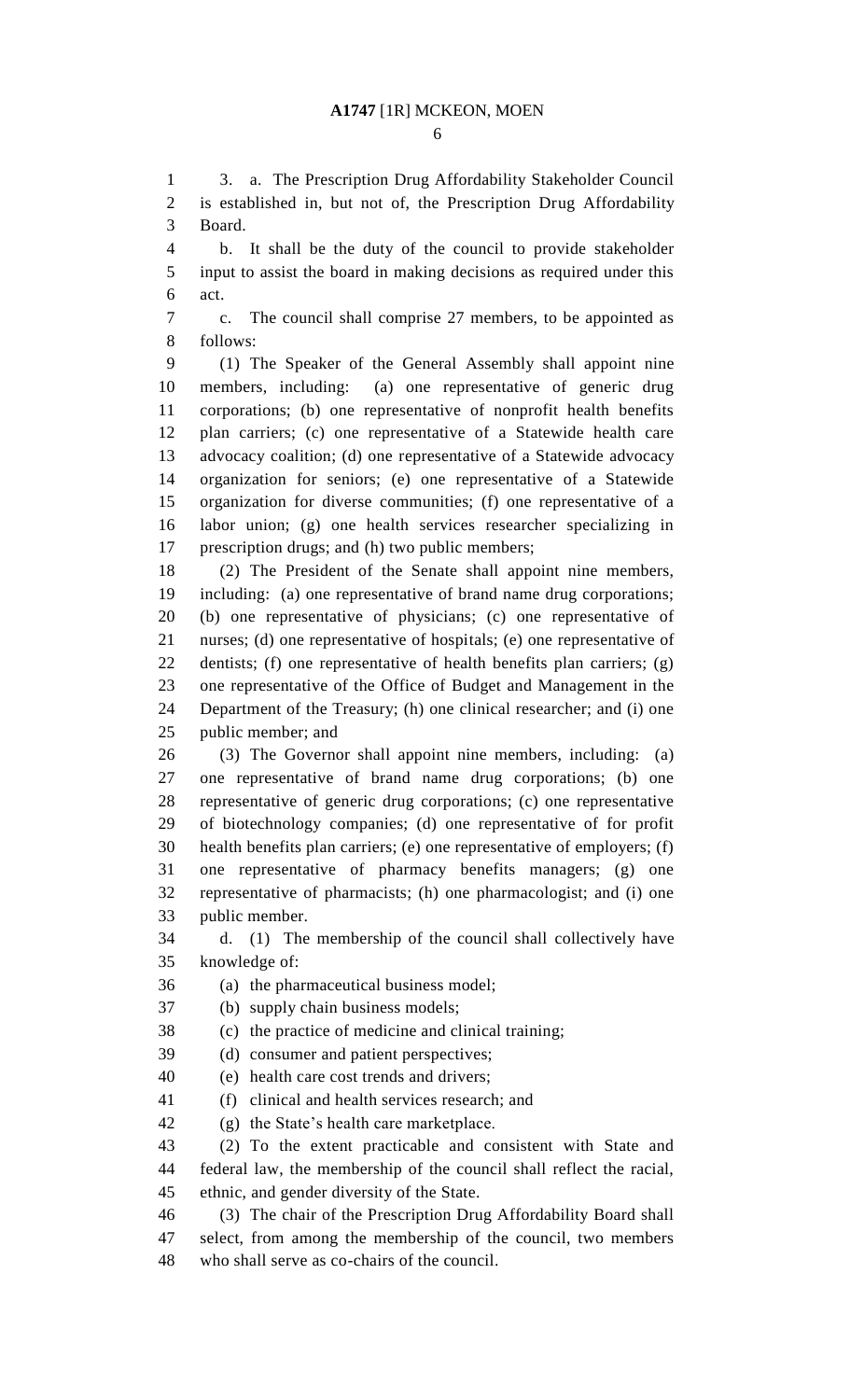e. Each member of the council shall serve a term of three years, except that, of the members first appointed, nine shall serve for a term of one year, nine shall serve for a term of two years, and nine shall serve for a term of three years. Members shall be eligible for reappointment to the council. Vacancies in the membership shall be filled in the same manner as provided for the original appointment, and members shall serve until a successor has been appointed.

 f. Members of the council shall serve without compensation, but may be reimbursed for expenses reasonably incurred in the performance of their official duties.

 4. a. Conflicts of interest involving the Prescription Drug Affordability Board shall be disclosed to the public on the board's Internet website as follows:

 (1) conflicts of interest involving staff of the Prescription Drug Affordability Board shall be disclosed at the time the staff member is hired or at such time as an existing staff member identifies or acquires a new conflict of interest;

 (2) conflicts of interest involving the public members and alternate public members of the board shall be disclosed by the appointing authority at the time of appointment or at such time as an existing member identifies or acquires a new conflict of interest; and

 (3) conflicts of interest requiring recusal of a public member of the board from a final decision resulting from a review of a prescription drug product shall be disclosed in advance of the first public meeting after the conflict is identified, or within five days after the conflict is identified, whichever occurs first.

 b. Disclosure of a conflict of interest pursuant to this section shall include the type, nature, and magnitude of the interests of the individual involved.

 5. a. The Prescription Drug Affordability Board shall conduct a study of the entire pharmaceutical distribution and payment system in the State and any policy options that are being used in other states and countries to lower the list price of pharmaceutical drug products, including, but not limited to: establishing upper payment limits; using a reverse auction marketplace; using a closed formulary; authorizing importation of prescription drugs from other countries; and implementing a bulk purchasing process. The study required pursuant to this subsection shall be completed no later than 18 months after the effective date of this act.

 b. No later than six months after the effective date of this act, the board shall conduct a study of the operation of the generic drug market in the United States, which study shall include a review of practitioner-administered drugs and consideration of:

(1) the prices of generic drugs on a year-to-year basis;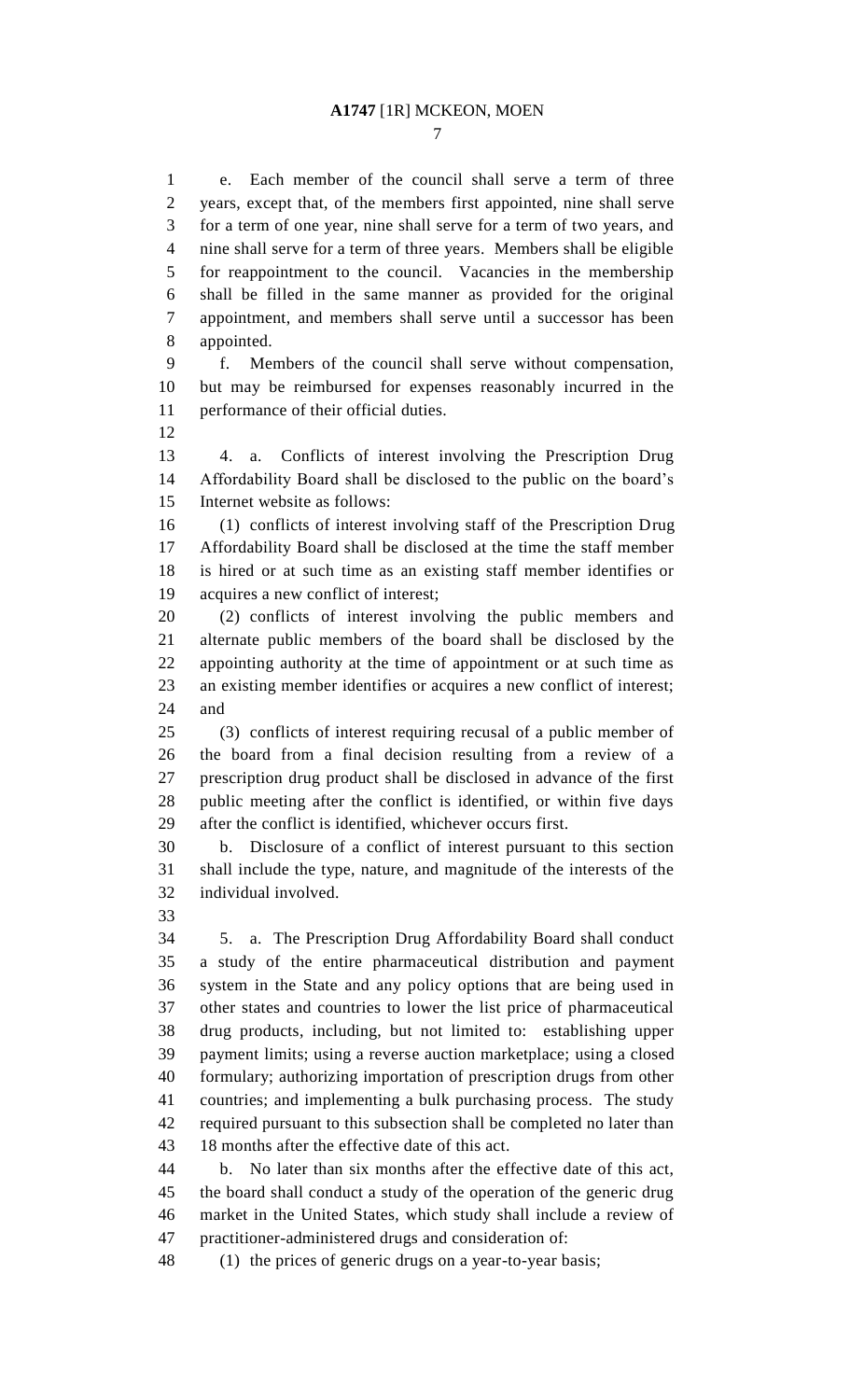(2) the degree to which generic drug prices affect yearly insurance premium changes;

(3) annual changes in insurance cost-sharing for generic drugs;

(4) the potential for, and history of, drug shortages;

 (5) the degree to which generic drug prices affect annual State spending under the State Health Benefits Program, the School Employees Health Benefits Program, the Medicaid and NJ FamilyCare programs, the Senior Gold program, and the Pharmaceutical Assistance to the Aged and Disabled program; and (6) any other issues the board deems relevant.

 c. No later than six months after the effective date of this act, the board shall conduct a study of pharmacy benefit managers, with a focus on practices used by pharmacy benefit managers that may impact the cost of pharmaceutical drug products in New Jersey, as well as methods to regulate or otherwise restrict practices

 demonstrated to impact pharmaceutical drug product costs, including:

 (1) requiring pharmacy benefits managers to disclose to the board the sources and formulas used by pharmacy benefit managers to determine multiple source generic drug pricing and brand-name drug pricing, which sources and formulas are set forth in contracts between a pharmacy benefits manager and a pharmacy services administrative organization, or between a pharmacy benefits manager and a contracted pharmacy, pursuant to section 2 of P.L.2015, c.179 (C.17B:27F-2), and reviewing those sources and formulas;

 (2) reviewing whether health benefits plans and pharmacy benefit managers apply all manufacturer and pharmacy discounts, rebates, concessions, and fees at the point of sale or otherwise use the savings to reduce premiums to reduce the cost of pharmaceutical drug products for covered persons;

 (3) prohibiting pharmacy benefit managers from establishing high prices for payers and low reimbursement rates for pharmacies; and

 (4) reviewing the effects of manufacturer couponing on premium costs as well as copay accumulator adjustments and copayment maximizers for such coupons, and ensuring that the value of manufacturer payments are counted against the patient's deductible and limits on out-of-pocket payments.

 6. a. No later than 18 months after the effective date of this act, the Prescription Drug Affordability Board shall:

 (1) collect and review publicly-available information regarding prescription drug product manufacturers, health benefits plan carriers, wholesale distributors, and pharmacy benefits managers; and

 (2) identify states that require reporting on the cost of prescription drug products and initiate the process of entering into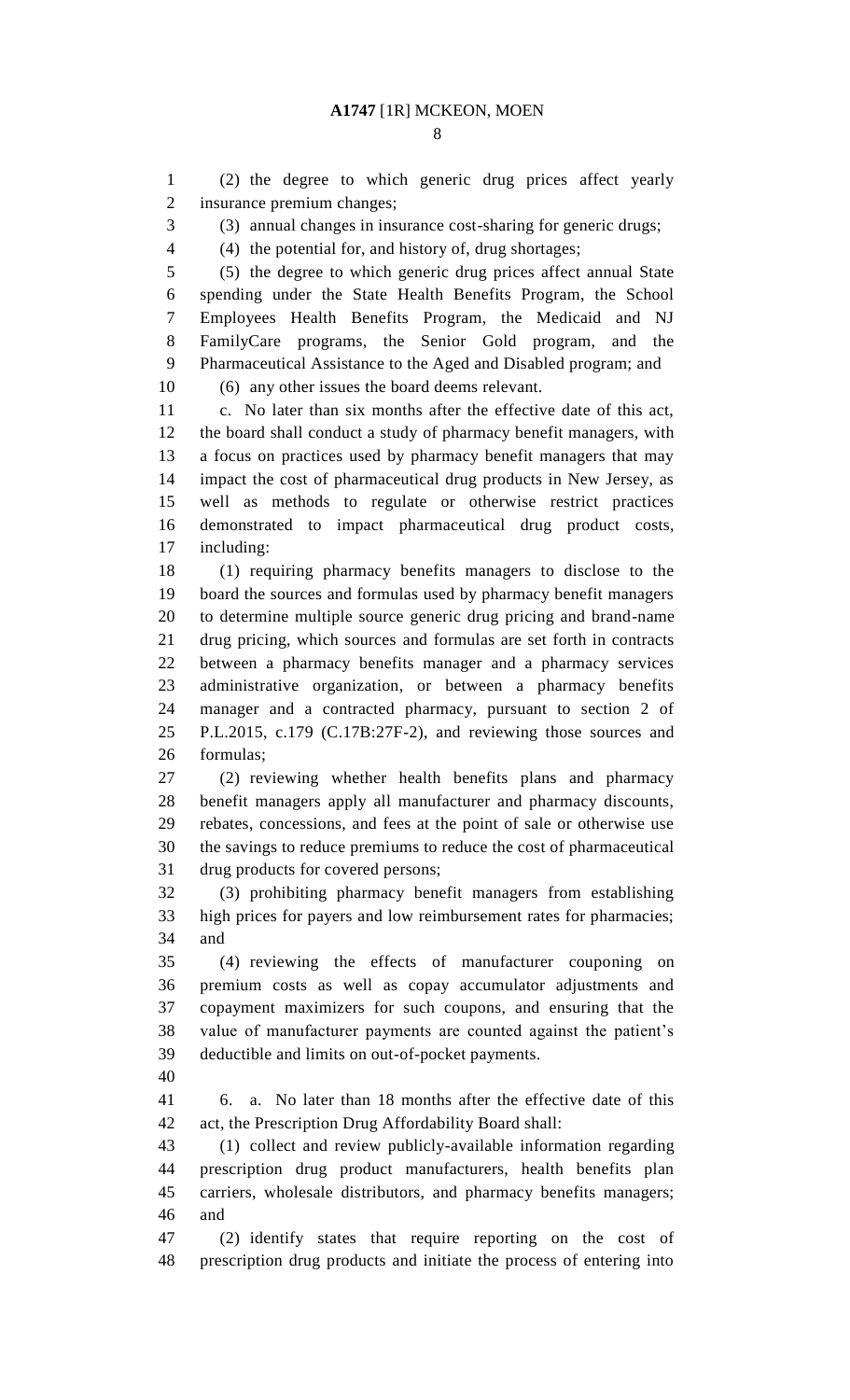memoranda of understanding with those states to aid in the collection of transparency data for prescription drug products. b. Based on the information and data collected pursuant to subsection a. of this section, the board shall, in consultation with the Prescription Drug Affordability Stakeholder Council: (1) establish methods for collecting additional data necessary to carry out its duties under this act; and (2) identify circumstances under which the cost of a prescription drug product may create or has created affordability challenges for the State health care system and for New Jersey patients. c. The board shall use the information and data collected pursuant to subsection a. of this section to identify prescription drug products that are: (1) brand name drugs or biological products that, as adjusted annually for inflation in accordance with the Consumer Price Index, have: (a) a launch wholesale acquisition cost of \$30,000 or more per year or course of treatment; or (b) a wholesale acquisition cost increase of \$3,000 or more in any 12-month period, or over any course of treatment that is less 21 than 12 months in duration; 22 (2) <sup>1</sup> [interchangeable biological]  $\frac{1}{2}$  biosimilar<sup>1</sup> products that have a launch wholesale acquisition cost that is not at least 15 percent lower than the referenced brand name biological product at the time 25 the <sup>1</sup>I interchangeable **J** biosimilar<sup>1</sup> product is launched; (3) generic drugs that, as adjusted annually for inflation in accordance with the Consumer Price Index, have a wholesale acquisition cost: (a) of \$100 or more for: (i) a 30-day supply lasting a patient for a period of 30 consecutive days, based on the recommended dosage approved for labeling by the United States Food and Drug Administration; (ii) a supply lasting a patient for fewer than 30 days, based on the recommended dosage approved for labeling by the United States Food and Drug Administration; or (iii) one unit of the drug, if the labeling approved by the United States Food and Drug Administration does not recommend a finite dosage; and (b) that increased by 200 percent or more during the immediately preceding 12-month period, as determined by the difference between the resulting wholesale acquisition cost and the average of the wholesale acquisition cost reported over the immediately preceding 12 months; and (4) in consultation with the council, other prescription drug products that the board determines may create affordability issues 46 for the State health care system and New Jersey patients.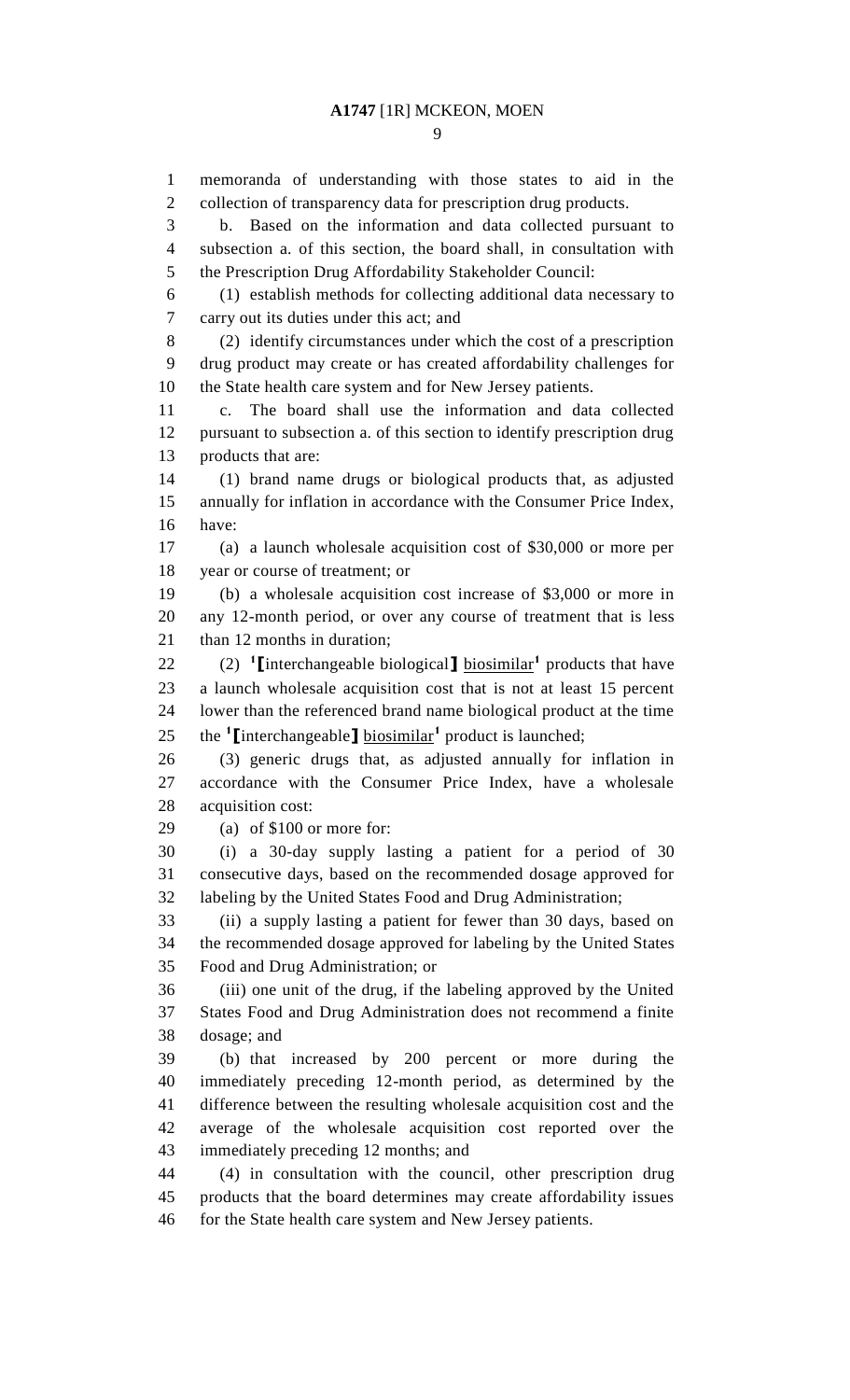7. a. After identifying prescription drug products pursuant to subsection c. of section 6 of this act, the Prescription Drug Affordability Board shall determine whether to conduct a cost review for each identified prescription drug product by seeking input from the Prescription Drug Affordability Stakeholder Council about the product and considering the average cost share of the product.

 b. (1) The information to conduct a cost review may include any document and research related to the manufacturer's selection of the introductory price or price increase of the prescription drug product, including life cycle management, net average price in the State, market competition and context, projected revenue, and the estimated value or cost-effectiveness of the prescription drug product.

 (2) To the extent that there is no publicly-available information to conduct a cost review pursuant to this section, the board shall request the information from the manufacturer of the prescription drug product and, as appropriate, a wholesale distributor, pharmacy benefits manager, or health benefits plan carrier with relevant information on how the cost of the prescription drug product in the State was established. The failure of a manufacturer, wholesale distributor, pharmacy benefits manager, or health benefits plan carrier to provide the board with information requested under this paragraph shall not affect the ability of the board to conduct a review pursuant to subsection c. of this section.

 c. (1) If the board conducts a review of the cost of a prescription drug product, the review shall determine whether use of the prescription drug product in a manner that is fully consistent with the labeling approved by the United States Food and Drug Administration or standard medical practice has led or will lead to affordability challenges for the State health care system or high out-of-pocket costs for New Jersey patients.

 (2) To the extent possible, in determining whether a prescription drug product identified pursuant to subsection c. of section 6 of this act has led or will lead to an affordability challenge, the board shall consider the following factors:

 (a) the wholesale acquisition cost and any other relevant prescription drug cost index for the prescription drug product sold in the State;

 (b) the average monetary price concession, discount, or rebate the manufacturer provides or is expected to provide to health benefits plans in the State, as reported by manufacturers and health benefits plans, expressed as a percent of the wholesale acquisition cost for the prescription drug product under review;

 (c) the total amount of the price concession, discount, or rebate the manufacturer provides to each pharmacy benefits manager operating in the State for the prescription drug product under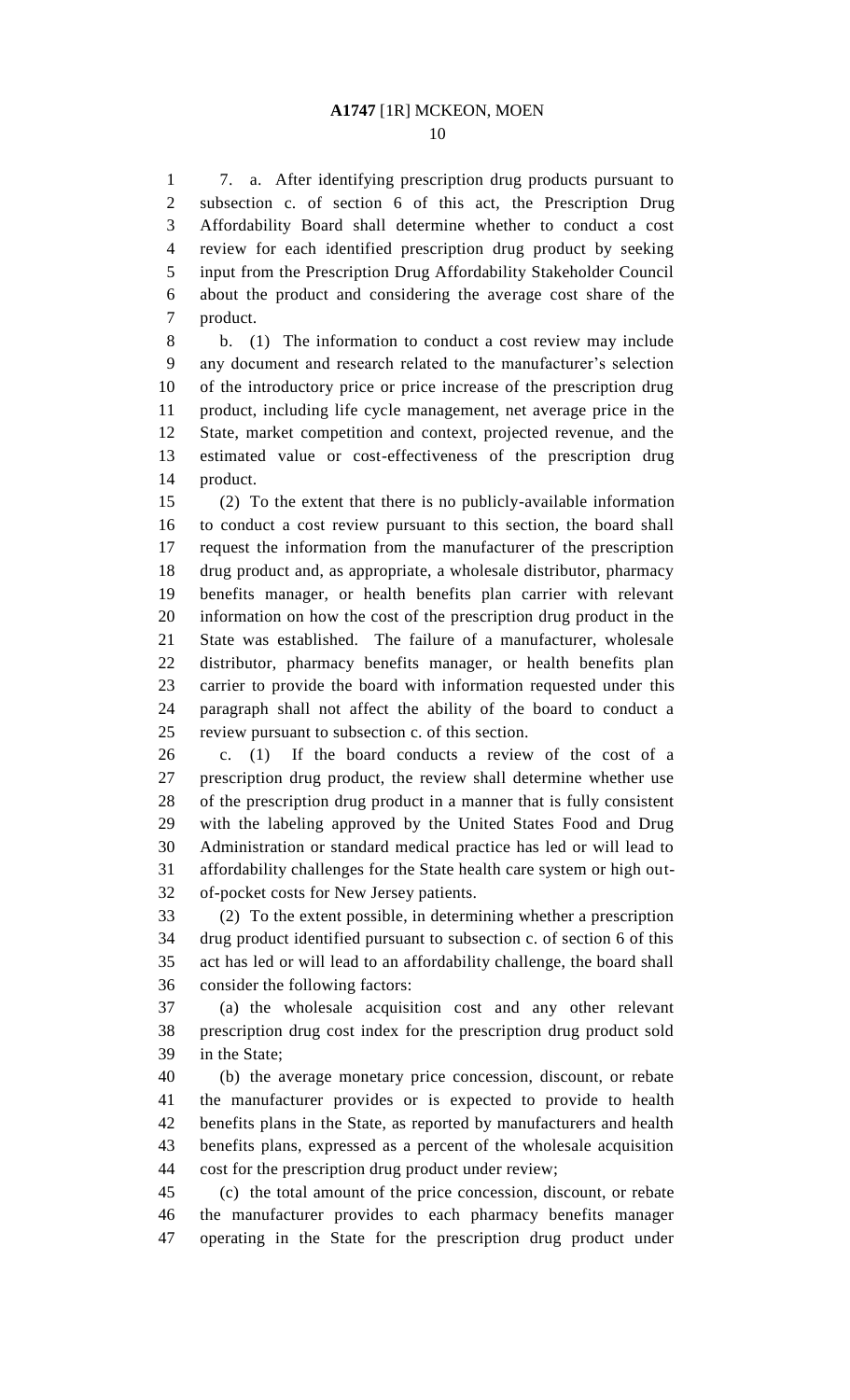managers, expressed as a percent of the wholesale acquisition costs; (d) the price at which therapeutic alternatives have been sold in the State; (e) the average monetary concession, discount, or rebate the manufacturer provides or is expected to provide to health benefits plan payors and pharmacy benefits managers in the State for

review, as reported by manufacturers and pharmacy benefits

therapeutic alternatives;

 (f) the costs to health benefits plans based on patient access consistent with United States Food and Drug Administration label indications;

 (g) the effects on patient access resulting from the cost of the prescription drug product relative to insurance benefit design;

 (h) the current or expected dollar value of the drug-specific patient access programs that are supported by the manufacturer;

 (i) the relative financial effects on health, medical, and social service costs as can be quantified and compared to the baseline effects of existing therapeutic alternatives;

 (j) the average patient copay or other cost-sharing for the prescription drug product in the State; and

(k) any additional factors established by the board by regulation.

 (3) If the board is unable to determine, using the factors listed in paragraph (2) of this subsection, whether a prescription drug product will produce or has produced challenges to the affordability of the product to the State health care system, the board may consider the following factors:

 (a) the manufacturer's research and development costs, as indicated on the manufacturer's federal tax filing or information filed with the federal Securities and Exchange Commission for the most recent tax year, in proportion to the manufacturer's sales in the State;

 (b) the portion of direct-to-consumer marketing costs specific to the prescription drug product under review that are eligible for favorable federal tax treatment in the most recent tax year, multiplied by the ratio of total manufacturer in-State sales to total manufacturer sales in the United States for the product;

 (c) gross and net manufacturer, pharmacy benefits manager, and wholesale distributor revenues for the prescription drug product under review for the most recent tax year;

 (d) any additional factors proposed by the manufacturer and appropriate health benefits plan carriers, wholesale distributors, and pharmacy benefits managers that the board considers relevant; and

 (e) any additional factors that the board establishes by regulation.

 d. The board's process and criteria for identifying prescription drugs pursuant to subsection c. of section 6 of this act, and for determining whether to conduct a cost review of the prescription drug pursuant to this section, shall be established by the board by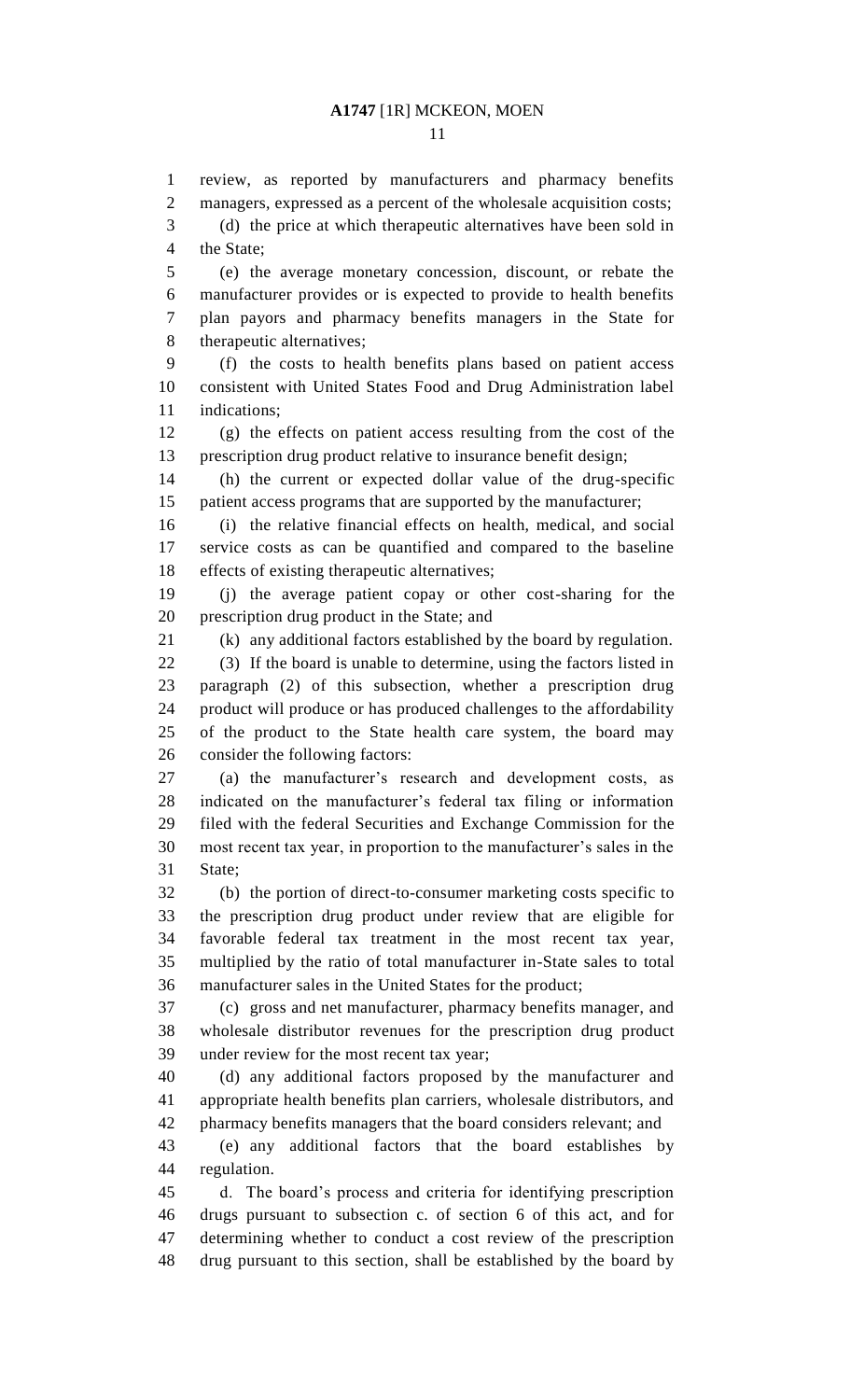rules and regulations adopted pursuant to the "Administrative Procedure Act," P.L.1968, c.410 (C.52:14B-1 et seq.), which rules and regulations shall constitute the comprehensive operating plan governing the board, and may include such other requirements as shall be necessary to implement the provisions of this act.

 8. All information and data obtained by the Prescription Drug Affordability Board pursuant to this act shall be made publicly available unless the board determines the information or data to be a trade secret or confidential or proprietary information. Information and data determined to be a trade secret or confidential or proprietary information shall not be a government record pursuant to P.L.1963, c.73 (C.47:1A-1 et seq.) or P.L.2001, c.404 (C.47:1A-5 et al.). Only board members and board staff shall have access to information and data the board determines to be a trade secret or confidential or proprietary information pursuant to this section.

 9. a. If, pursuant to the study conducted under section 5 of this act, the Prescription Drug Affordability Board determines that it is in the best interests of the State to establish a process for establishing upper payment limits for, or allowing importation from other countries of, prescription drug products that it determines have led or will lead to an affordability challenge, the board, in conjunction with the Prescription Drug Affordability Stakeholder Council, shall draft a plan of action for implementing the recommended action. The board, in its discretion, may recommend both establishing upper payments limits and allowing importation from other countries for a given prescription drug product.

 (1) If the board determines it is in the best interests of the State to establish upper payment limits, the board's plan of action shall include the criteria the board will use to establish upper payment limits, which criteria shall include consideration of:

(a) the cost of administering the prescription drug product;

 (b) the cost of delivering the prescription drug product to consumers; and

 (c) other relevant administrative costs related to the prescription drug product.

 (2) If the board determines it is in the best interests of the State to establish a process for importing prescription drugs from other countries, the board's plan of action shall include the criteria the board will use to establish the process, which criteria shall include consideration of:

 (a) the administrative costs of establishing a system to import prescription drugs;

 (b) whether to allow direct importation by New Jersey consumers or to limit importation to pharmacies or to authorized State entities;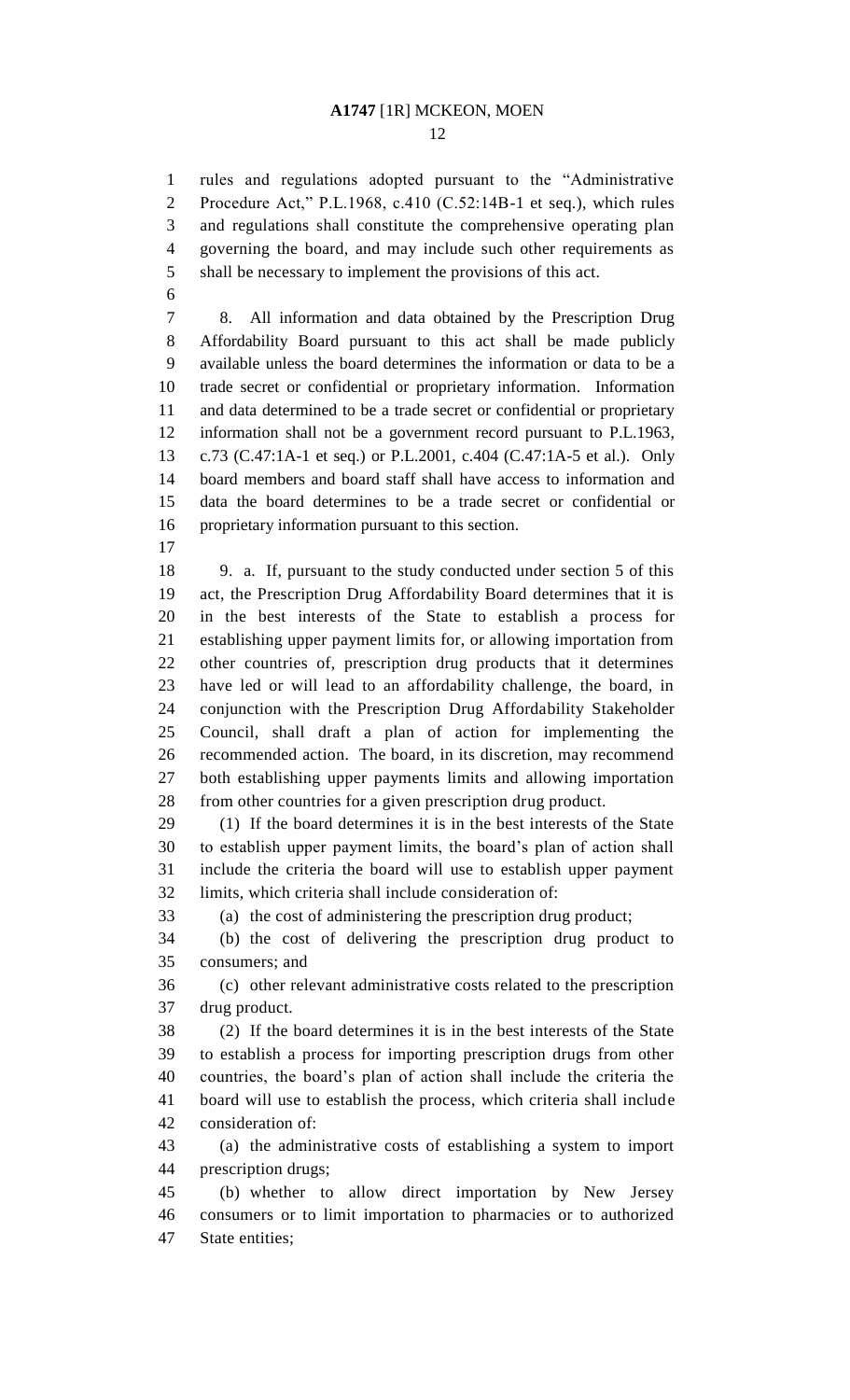(c) the costs of developing mechanisms to ensure the safety and security of a prescription drug importation system, including mechanisms to verify the quality, source, and integrity of imported prescription drug products;

 (d) whether the added costs of implementing a prescription drug product importation system will negate the anticipated savings of allowing prescription drug importation; and

(e) other relevant administrative costs.

b. The process for establishing upper payment limits shall:

 (1) prohibit the application of an upper payment limit for a prescription drug that is included in the prescription drug shortage list promulgated by the United States Food and Drug Administration; and

 (2) require the board to monitor the availability of any prescription drug product for which it establishes an upper payment limit and, if there becomes a shortage of the prescription drug product in the State, reconsider or suspend the upper payment limit.

 c. No later than 24 months after the effective date of this act, the board shall submit a plan of action drafted pursuant to subsection a. of this section to the Legislature for approval. The plan shall be deemed rejected unless legislation implementing the plan is adopted within 90 days after the date the plan is submitted to Legislature for approval. Legislation approving a plan submitted by the board may include modifications to the plan as submitted for approval, and in no case shall a plan be deemed rejected solely because the legislation implementing the plan makes technical or substantive changes to the plan submitted by the board. The board shall have no authority to establish upper payment limits for prescription drug products pursuant to section 11 of this act, or authorize the importation of prescription drug products from other countries, unless the board's plan of action has been approved through the adoption of implementing legislation as provided in this subsection.

 10. a. Subject to the requirements of subsection c. of section 10 of this act, commencing 30 months after the effective date of this act, the Prescription Drug Affordability Board may establish upper payment limits for prescription drug products that are:

 (1) purchased or paid for by a unit of State or local government or an organization on behalf of a unit of State or local government;

 (2) paid for through a health benefit plan on behalf of a unit of State or local government; or

 (3) purchased or paid for by the State Medicaid or NJ FamilyCare programs.

 b. The upper payment limits established pursuant to subsection a. of this section shall be established for prescription drug products that have led or will lead to an affordability challenge, and shall be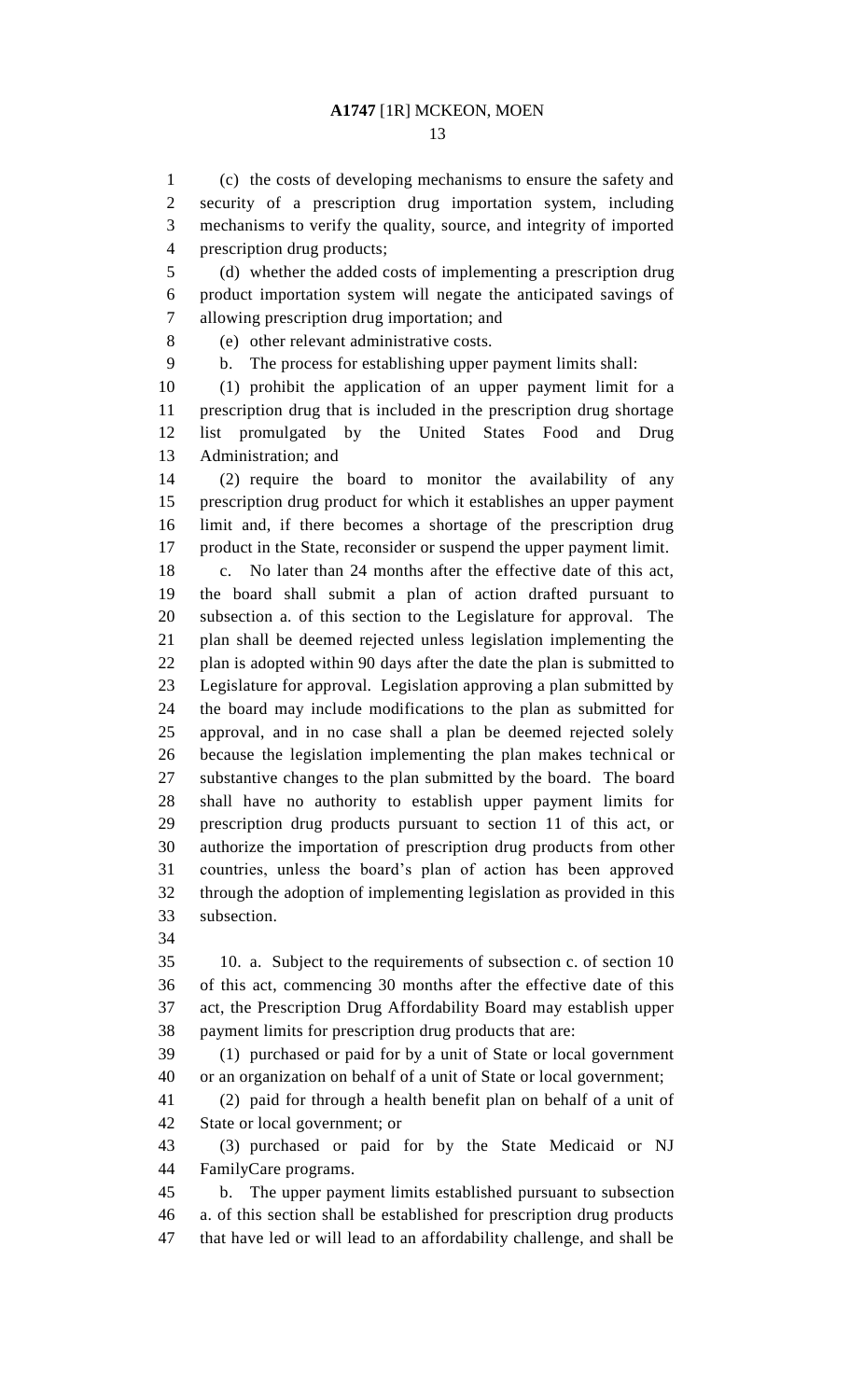established in accordance with the criteria established by the board by regulation.

 c. The board shall monitor the availability of any prescription drug for which it establishes an upper payment limit and, if there becomes a shortage of the prescription drug product in the State, determine whether to suspend or alter the upper payment limit for that prescription drug product.

 d. An upper payment limit established pursuant to subsection a. of this section shall not apply to any prescription drug product included in the prescription drug shortage list maintained by the United States Food and Drug Administration.

 11. a. A person aggrieved by a decision or order of the Prescription Drug Affordability Board may seek a rehearing of the decision or order to the board within 30 days after the issuance of the decision or order, or the decision or order shall become final.

 b. The board shall conduct a new hearing on a decision or order for which a rehearing is requested pursuant to subsection a. of this section, and make a final decision or issue a final order no later than 60 days after the rehearing is requested.

 c. A final decision or order of the board may be appealed to the Appellate Division of the Superior Court no later than 45 days after the decision or order becomes final. The court shall have the power to grant such relief as it deems just and proper, and to make or enter an order enforcing, modifying, or setting aside, in whole or in part, the board's decision or order. The findings of fact on which a decision or order of the board is based shall be conclusive if supported by substantial evidence on the record considered as a whole.

 d. Filing an appeal to the Appellate Division of the Superior Court pursuant to subsection c. of this section shall not stay enforcement of a final decision or order of the board unless a stay is issued by the court upon application in accordance with the Rules of Court or by the board upon terms and conditions as it deems proper. 

 12. The Prescription Drug Affordability Board shall submit the following reports to the Governor and, pursuant to section 2 of P.L.1991, c.164 (C.52:14-19.1), to the Legislature:

 a. No later than March 31 of each year, the board shall submit a report concerning:

(1) price trends for prescription drug products;

 (2) the number of prescription drug products that were subject to board review and the results of the review; and

 (3) recommendations for legislation or other action as may be necessary to make prescription drug products more affordable in the State.

 b. No later than 18 months after the effective date of this act, the board shall submit a report concerning the board's